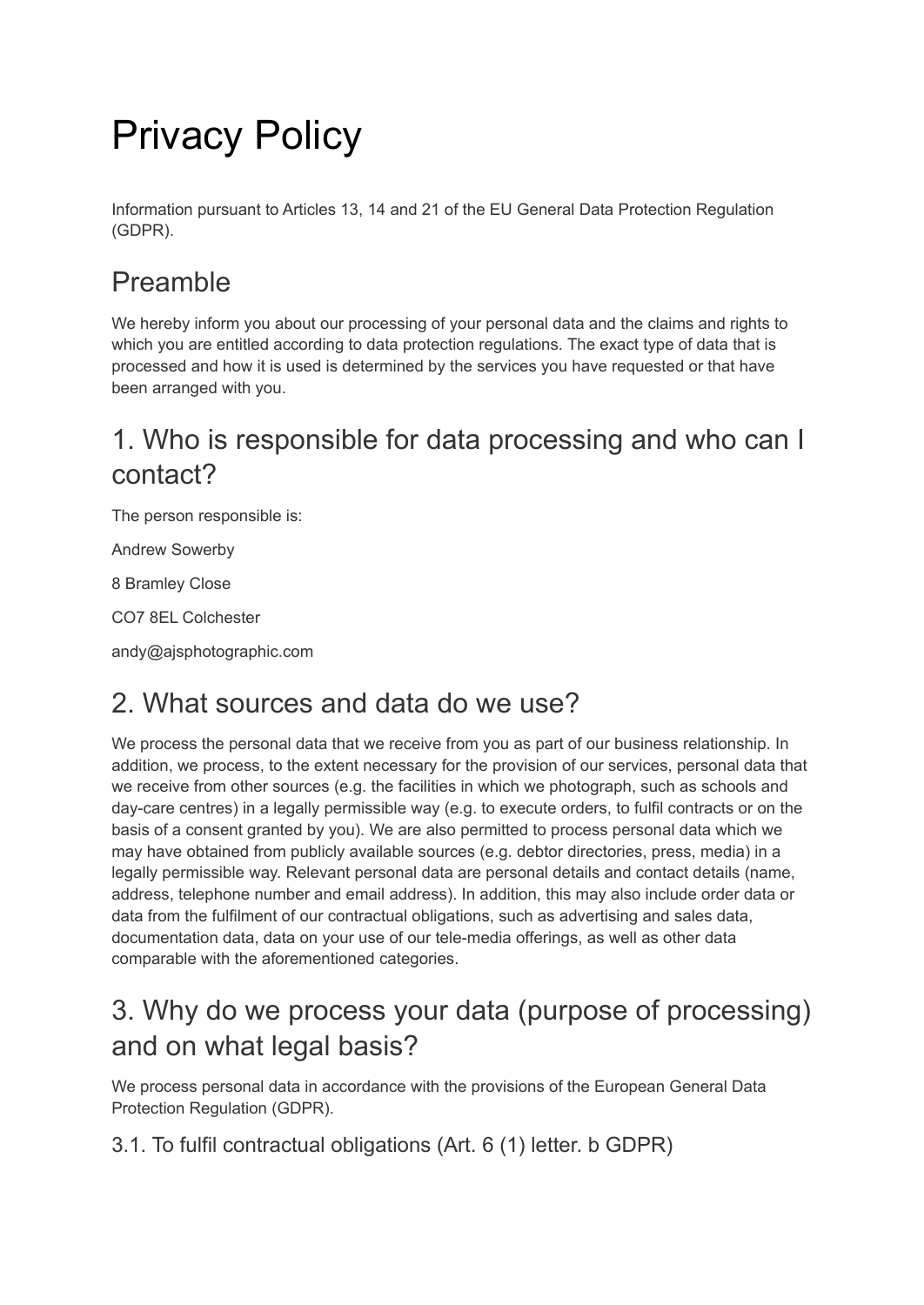The processing of personal data is carried out for the provision of the photographic services and the associated sale of captured images and their electronic transmission or production on photo products and delivery to customers, and in particular also to carry out our contracts or pre-contractual measures with you, as well as the execution of your orders. The purposes of data processing are primarily obligations arising from the sales contract in which you enter with us by placing an order in our shop and can include, among other things, reminders of important events. You can find further details about the purpose of data processing in the respective terms and conditions.

#### 3.2. In the context of the balancing of interests (Art. 6 (1) letter f GDPR)

If necessary, we process your data beyond the actual fulfilment of the contract in order to protect our own legitimate interests or those of third parties. For: advertising or market and opinion research, insofar as you have not objected to the use of your data; the enforcement of legal claims and defence in legal disputes; ensuring IT security; prevention and investigation of criminal offences; measures for business management and further development of services and products.

We also process personal data when you contact us through our contact formular. We process any data you include in the formular. These data are needed to process and respond to your inquiry or request. As soon as your inquiry or request has been solved, we delete your data.

Should we be engaged in events where our photographic services have been used to take pictures, we process the personal data obtained there on the basis of the justified interest to fulfil the order given to us and to offer it for purchase. If this is the case, we shall refer to the photographs of the persons present during the event, as well as to a right of objection. Please note that an objection only takes effect in the future. All processing carried out until then remains unaffected.

#### 3.3. On the basis of your consent (Art. 6 (1) letter a GDPR)

If you have given us consent to the processing of personal data for certain purposes (e.g. publication or use of images), the legality of such processing is based on your consent. You may revoke your consent at any time with effect for the future. Please note that the revocation only takes effect in the future. Processing carried out before the revocation remains unaffected.

#### 3.4. Pursuant to legal requirements (Art. 6 (1) letter c GDPR) or in the public interest (Art. 6 (1) letter e GDPR)

We also process personal data on the basis of legal requirements. For example, we store invoice data (name, address) on the basis of existing legislation, such as the retention obligations.

### 4. Who gets my data?

In the course of using the online shop, your data will be received by those who require the data to fulfil our contractual and legal obligations. Our processors (Art. 28 GDPR) may also receive data for these purposes. These are companies in the IT services, production of photographic products, logistics, telecommunications and debt collection categories. A data transfer to recipients external to Andrew Sowerby takes place only if legal provisions so permit and you have given your consent or we are authorised to issue such information. Under these conditions, recipients of personal data may be, for example: public bodies and institutions (e.g. supervisory authorities) in the presence of a statutory or official obligation. Other data recipients may be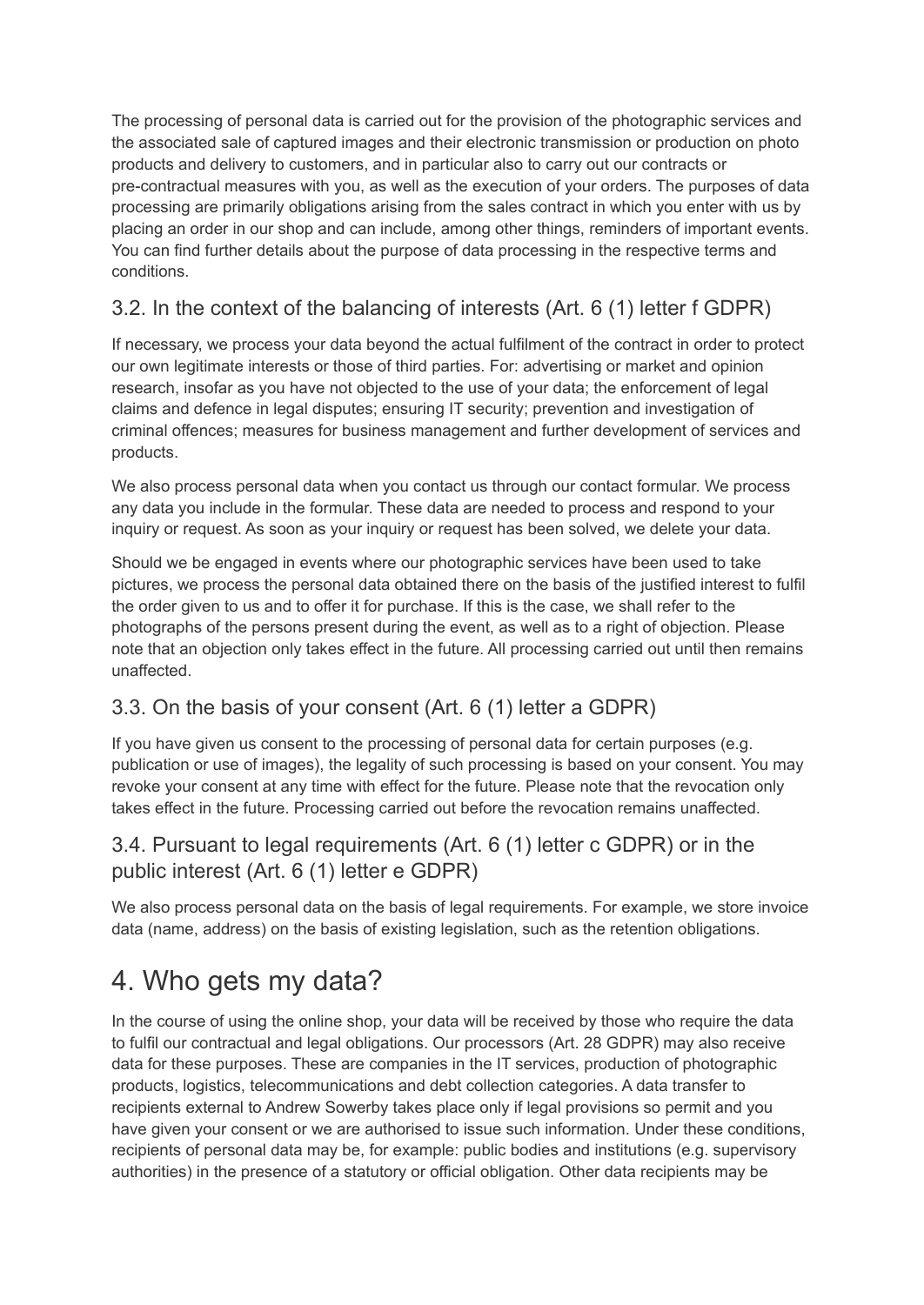those for which you have given us your consent for the transmission of data or have waived your consent.

### 5. How long will my data be stored?

Where necessary, we process and store your personal data to the extent necessary to comply with our contractual obligations. In addition, we are subject to various retention and documentation obligations. The time limits for storage and documentation can be two to ten years. Finally, the storage period is also assessed according to the statutory limitation periods, which are usually three years, but can also be up to thirty years in certain cases.

### 6. Is data transmitted to a third country or to an international organisation?

Data transmission to third countries (states outside the European Economic Area, EEA) takes place only to the extent necessary to fulfil our contractual requirements towards you, if required by law, or if you have given us your consent. We will inform you separately about the details if doing so is required by law.

# 7. What data privacy rights do you have?

Each person concerned shall have the right to information according to Art. 15 of the GDPR, the right to rectification under Art. 16 GDPR, the right to deletion in accordance with Art. 17 GDPR, the right to restrict the data processing according to Art. 18 GDPR and the right to data transferability under Art. 20 GDPR. In the right to information and the right to deletion, the restrictions under §§ 34 and 35 BDSG apply. In addition, there is a right of appeal to a data protection supervisory authority (Art. 77 GDPR).

### 8. Is there a duty for me to provide data?

In the context of our business relationship, you must provide only the personal data necessary for the establishment, execution and termination of a business relationship or for which we are legally obliged to collect. Without this data, we will usually have to reject the conclusion of the contract or the execution of the order or will no longer be able to execute an existing contract and may have to terminate. Furthermore, it is necessary for us to request additional data for the provision of paid services, including how to process your desired payment method.

## 9. Notification of important events

When you register to receive our notifications by email and/or SMS, the data you provide will be used exclusively for this purpose. We log your consent to receive the notification, including your IP address. No further data will be collected. The data will only be used for sending notifications and will be passed on to third parties only for the purpose of delivery. You can revoke your consent to the processing of your personal data and their use for sending notifications at any time. In each notification you will find an applicable link for revocation; in addition you can always send an objection by email to andy@ajsphotographic.com. Please note that the revocation will only take effect in the future. Processing carried out before the revocation remains unaffected.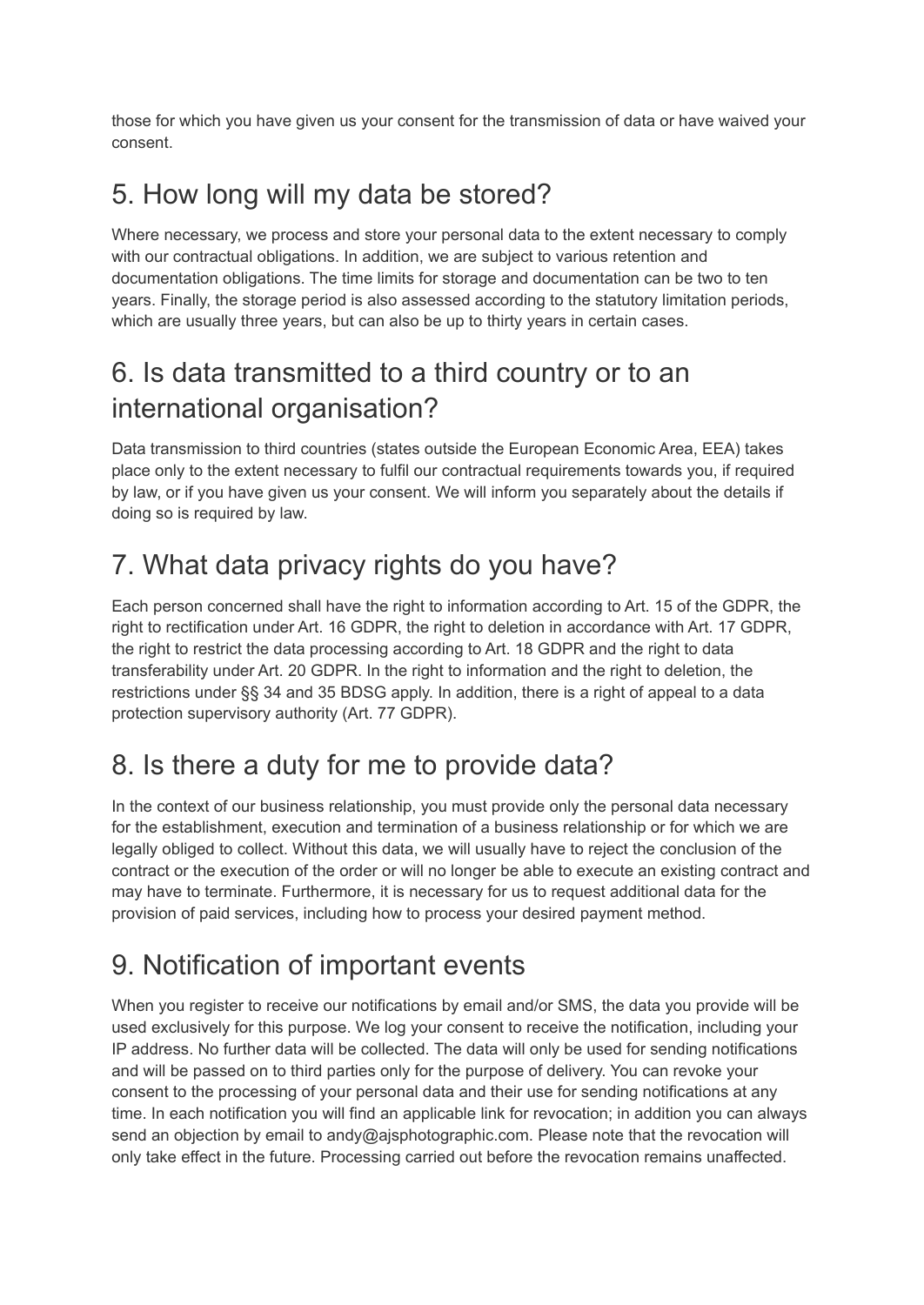### 10. Third-party functions

#### 10.1. Cookies

What are cookies?

"Cookies" are text files that are stored on your computer that allow an analysis of your use of the website.

#### What exactly do cookies do?

The information generated by the cookie about your use of this website is usually transferred to a server and stored there. However, due to the activation of IP anonymisation on some websites, your IP address is sometimes shortened in advance within Member States of the European Union or in other contracting states of the Agreement on the European Economic Area. Depending on the service provider, such an IP address is stored truncated.

What are the transferred data used for?

On behalf of Andrew Sowerby, the third party will use this information to analyse your use of the website, to compile reports on the activities of the website and to provide further services to the website operator related to the use of the website and the Internet.

#### How do I turn off cookies?

You can prevent the storage of cookies by changing the corresponding setting in your browser software; however, we would point out that in this case you may not be able to use all the functions of this website to their full extent. Which third-party cookies are used? We use the following third-party cookies on our website:

- Google Analytics (For more information, see: [https://support.google.com/analytics/answer/6004245?hl=de\)](https://support.google.com/analytics/answer/6004245?hl=de)
- Google Adwords (For more information, see: [https://policies.google.com/privacy?hl=de\)](https://policies.google.com/privacy?hl=de)
- New Relic Inc. (For more information, see: [https://newrelic.com/termsandconditions/privacy\)](https://newrelic.com/termsandconditions/privacy)
- gotphoto.co.uk (For more information, see: Fotografen Online Service GmbH) [\(https://www.fotograf.de/datenschutzhinweise/\)](https://www.gotphoto.co.uk/privacy/)

#### 10.2. Social media plugins

Social media plugins (links to social media) are used on our websites by the providers listed below. You can recognise the plugins as they are marked with their respective logos. These plugins may be used to send information, which may include personal information, to the service provider and may also be used by the service provider. We prevent the unconscious and unwanted collection and transmission of data to the service provider using a 2-click solution. To activate a desired social media plugin, you must first click on the corresponding button. The collection of information and its transmission to the service provider will only be triggered through this activation of the plugins. We do not collect personally identifiable information by means of the social media plugins or their use. We have no influence over what data an enabled plugin collects and how it is used by the provider. At present, it must be assumed that a direct connection to the services of the provider will be expanded and at least the IP address and device-related information will be collected and used. It is also possible that the service providers try to save cookies on the computer used. Please refer to the privacy policy of the respective service provider to see which specific data is collected here and how it is used. Note: If you are